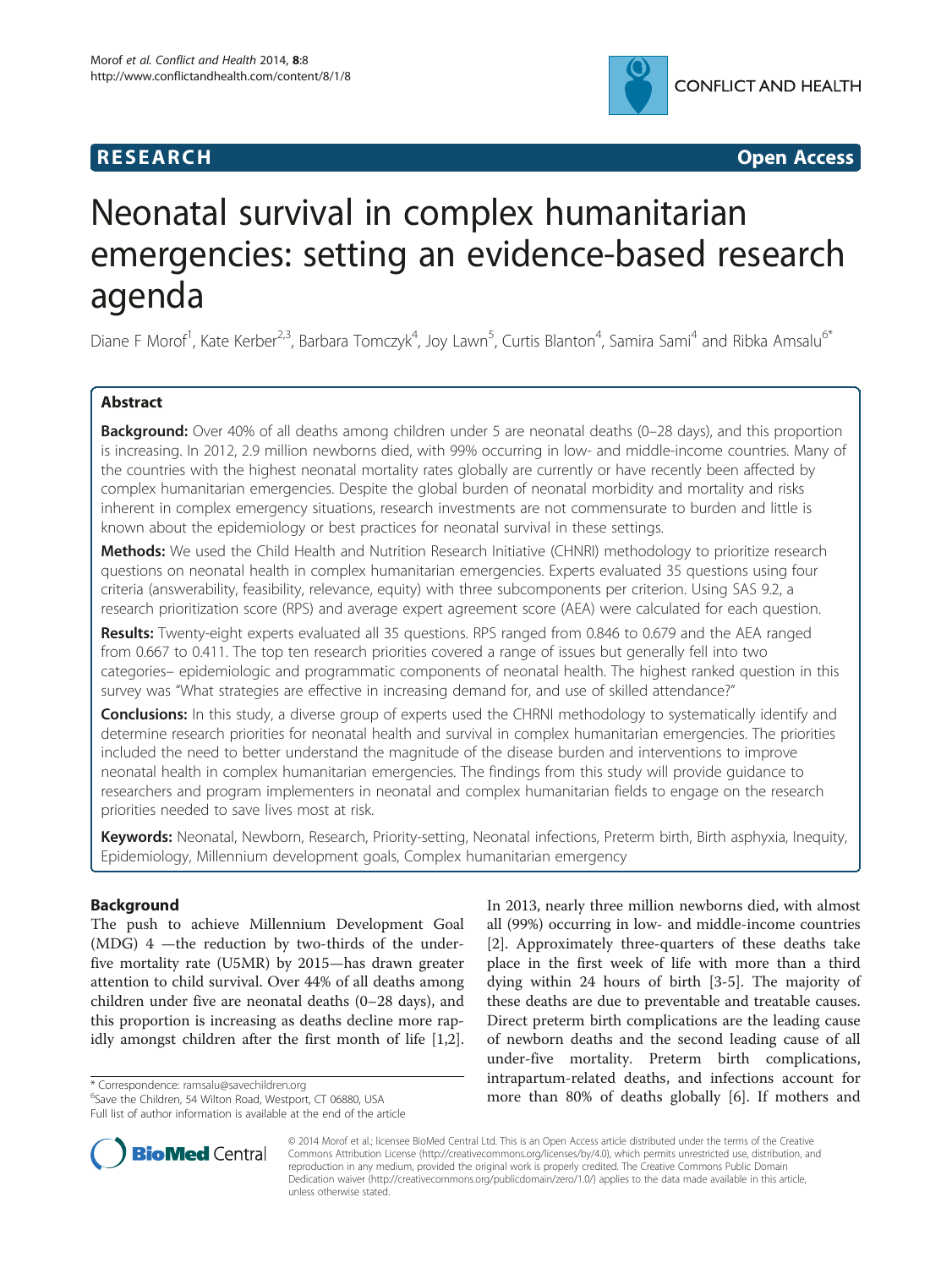newborns receive quality care over two-thirds of newborn deaths could be averted worldwide [[7\]](#page-10-0). Newborn survival and health in resource-poor settings has recently emerged on the global health agenda with a resulting push to define the problem and generate evidence on best practices for care [[8](#page-10-0)] but this agenda has not translated to emergency settings.

While under-five mortality rate (U5MR) has been decreasing globally [[9-11](#page-10-0)], progress is slowest in sub-Saharan African countries. Many of the countries with the highest neonatal mortality rates are currently or have recently been affected by complex humanitarian emergencies (see Table [1](#page-2-0)) [[12](#page-10-0)] [[13-15\]](#page-10-0). Complex humanitarian emergencies are due to conflict, war or civil disturbance, natural disasters, food insecurity or other crises that affect large civilian populations and result in significant excess mortality. These crises are often characterized by population displacement as well as the collapse of basic health services and local and national infrastructure that results in the need for international assistance as the emergency exceeds the capacity of the local government [\[16\]](#page-10-0).

In 2011 it was estimated that 42.5 million people were displaced by events such as war and natural disasters [[17\]](#page-10-0). Women and children often make up a majority of the displaced population and account for a large proportion of disability, morbidity and mortality among this population [[18\]](#page-11-0). The main adverse health consequences within this group are due to poor pregnancy outcomes that affect both the mother and newborn, and to the increased risk of sexual violence and exposure to HIV/ AIDS [\[16](#page-10-0)[,19,20\]](#page-11-0).

Each humanitarian response situation varies enormously in how efficiently and equitably health services are provided. Many areas of humanitarian response are undergoing a process of reform based on operations research and information exchange on minimum standards of care and consistent principles for providing health services. For example, as a result of increasing knowledge on best practices for neonatal survival, particularly in developing countries, this issue has recently been emphasized in research and policy statements as an essential component of humanitarian response [\[21-23\]](#page-11-0). While guidelines exist on what to do to improve maternal and newborn health [\[24,25](#page-11-0)], it is less clear on how to implement those practices systematically across settings [[15\]](#page-10-0).

## Neonatal health in complex humanitarian emergencies

Few published studies exist on the burden of neonatal health in complex humanitarian emergencies and even fewer provide information on improving service delivery in these settings. Therefore, a literature review was undertaken to understand the epidemiological burden of neonatal mortality in complex humanitarian settings

[Adler A, Amsalu R, Kerber K, Lawn J, Neonatal Mortality Literature Review unpublished]. Using 24 specific search terms, researchers identified 34 reports from 17 different sources including published papers, gray literature, unpublished work by epidemiologists, and digital and hard copy review of documents, Demographic Health Surveys (DHS) [\[26](#page-11-0)], Multiple Indicator Cluster Surveys (MICS 3) [[27](#page-11-0)], and the International Disaster Databases [[28](#page-11-0)]. Key findings from this review showed most mortality surveys included crude morality rate (CMR) and U5MR, with very few surveys identifying neonatal mortality rates or causes specific to newborns. Additionally, DHS and MICS surveys from conflictaffected countries were reviewed to determine if data were disaggregated for the portion of the population that was internally displaced and found that few countries had that information available. The lack of epidemiologic information on the causes of neonatal disability, morbidity, and mortality and effective interventions in complex humanitarian emergencies prompted a discussion on the need for more data on neonatal health in these settings.

## Child Health and nutrition research Initiative method

Funding for public health research in complex humanitarian settings, much like many other settings, is limited [[29\]](#page-11-0). Given the scarcity of resources, the Child Health and Nutrition Research Initiative (CHNRI) developed a systematic method to align health research investments with the burden of global child health and the potential impact of the research by having key stakeholders identify priority research questions [\[30-32](#page-11-0)]. The CHNRI method is a flexible process and includes up to 15 steps that enables prioritizing health research investments at the institutional, regional, national, international, or global level. The CHNRI methodology has been used to rank research priorities for preventing stillbirths [[33](#page-11-0)] and for many other subject areas such as intrapartum-related neonatal deaths, newborn infection, preterm and low birth rate, zinc deficiency in children, as well as mental health and disability [[29,34](#page-11-0)-[45](#page-11-0)]. Using the CHNRI method has the additional potential to engage researchers, donors, humanitarian agencies and health professionals to improve dialogue and sustain and expand beyond the research selection process to form part of a viable public health strategy [[29,37,39-41,46\]](#page-11-0).

The purpose of this study was to use an adapted CHNRI methodology to prioritize neonatal health research most likely to reduce newborn related mortality in the unique setting of complex humanitarian emergencies. The purpose was also to facilitate greater openness, communication and collaboration among partners and improve the allocation of research funds for neonatal health research in complex humanitarian emergencies [\[40](#page-11-0)].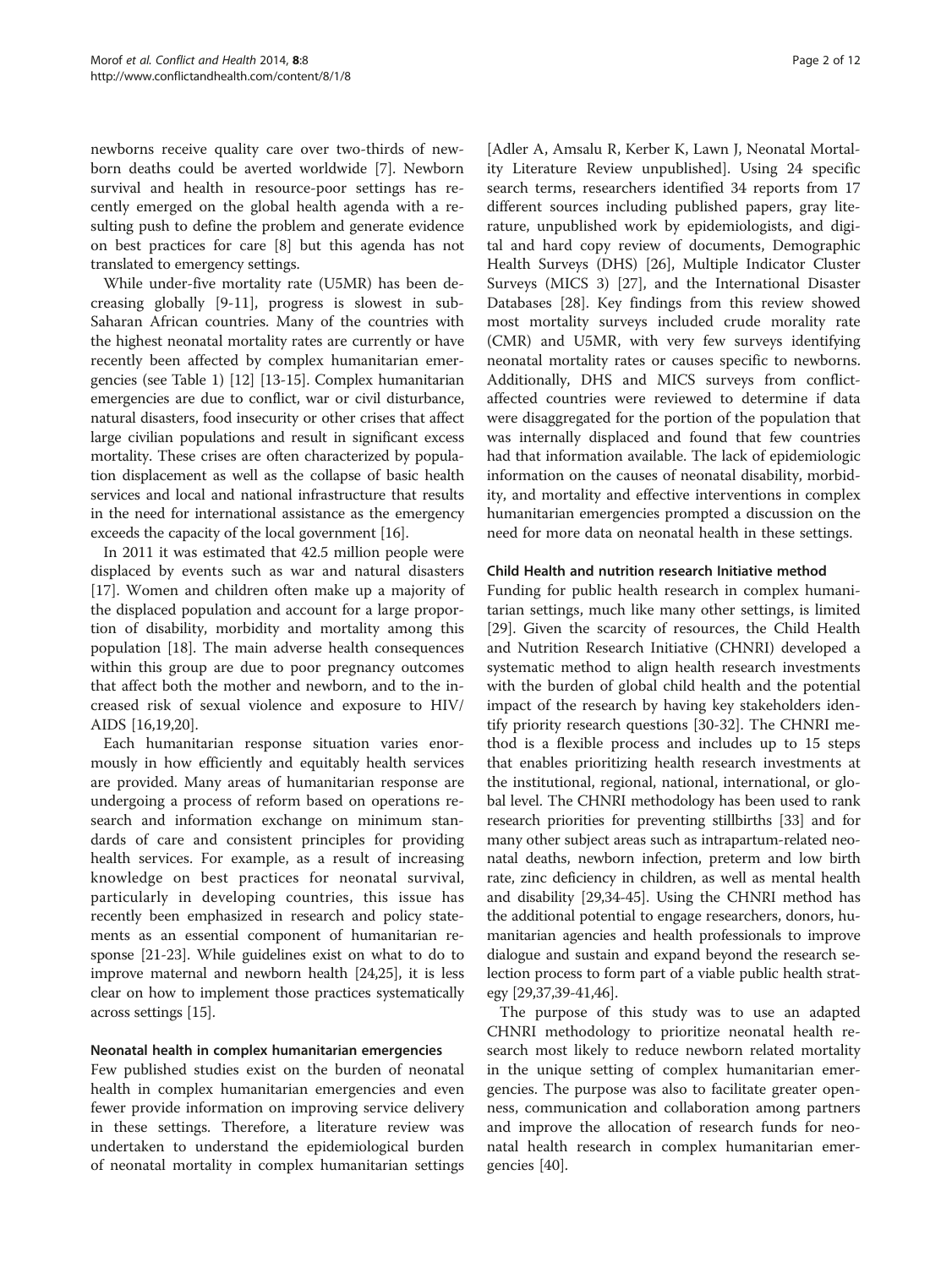| Rank by<br>highest neonatal | Country                      | <b>Neonatal mortality</b><br>rate/1,000 live births | UCDP (2011 and 2012)<br>any conflict*                                                    | <b>UNESCO (2010)</b><br>report definition | <b>UNHCR (mid-2013)</b><br>Number refugees | <b>UNHCR (mid-2013)</b><br><b>Number of refugees</b><br>in this country | <b>UNHCR (mid-2013)</b><br>IDPs in this |
|-----------------------------|------------------------------|-----------------------------------------------------|------------------------------------------------------------------------------------------|-------------------------------------------|--------------------------------------------|-------------------------------------------------------------------------|-----------------------------------------|
| mortality rate              |                              | (UNICEF 2013)                                       | Includes any: war and<br>minor conflict, non-state<br>conflict and one-sided<br>violence | of conflict <sup><math>#</math></sup>     | from this country                          |                                                                         | country                                 |
| $\overline{1}$              | Mali                         | 59                                                  | Yes                                                                                      |                                           | 182,780                                    | 14,425                                                                  | 353,455                                 |
| $\overline{2}$              | Sierra Leone                 | 59                                                  | No                                                                                       | Post conflict                             | 5734                                       | 4154                                                                    | $\mathbf 0$                             |
| 3                           | Guinea-Bissau                | 58                                                  | No                                                                                       |                                           | 1,162                                      | 7,787                                                                   | $\circ$                                 |
| $\overline{4}$              | South Sudan <sup>o</sup>     | 57                                                  | Yes                                                                                      | N/A                                       | 102,651                                    | 223,636                                                                 | 401,433                                 |
| 5                           | Pakistan                     | 56                                                  | Yes                                                                                      | Armed Conflict                            | 46,046                                     | 1,621,525                                                               | 975,478                                 |
| 6                           | Ethiopia                     | 54                                                  | Yes                                                                                      | Armed Conflict                            | 73,926                                     | 406,646                                                                 | $\circ$                                 |
| 7                           | Guinea                       | 54                                                  | Yes                                                                                      | Post conflict                             | 13,956                                     | 10,466                                                                  | $\circ$                                 |
| 8                           | Mozambique                   | 54                                                  | No                                                                                       |                                           | 63                                         | 4,413                                                                   | $\circ$                                 |
| 9                           | Bangladesh                   | 54                                                  | No                                                                                       |                                           | 9,545                                      | 231,138                                                                 | $\circ$                                 |
| 10                          | Nepal                        | 53                                                  | No                                                                                       | Armed Conflict                            | 7,323                                      | 51,232                                                                  | $\circ$                                 |
| 11                          | Nigeria                      | 52                                                  | Yes                                                                                      | Non-State                                 | 17,735                                     | 1,849                                                                   | $\circ$                                 |
| 12                          | Angola                       | 52                                                  | No                                                                                       | Post conflict                             | 16,229                                     | 23,718                                                                  | $\circ$                                 |
| 13                          | India                        | 51                                                  | Yes                                                                                      | Armed Conflict                            | 11,784                                     | 187,024                                                                 | $\Omega$                                |
| 14                          | Liberia                      | 51                                                  | No                                                                                       | Post conflict                             | 22,488                                     | 58,852                                                                  | $\Omega$                                |
| 15                          | Malawi                       | 50                                                  | No                                                                                       |                                           | 275                                        | 6,369                                                                   | $\circ$                                 |
| 16                          | Somalia                      | 50                                                  | Yes                                                                                      | Armed Conflict                            | 1,130,939                                  | 2,339                                                                   | 1,122,559                               |
| 17                          | Afghanistan                  | 50                                                  | Yes                                                                                      | Armed Conflict                            | 2,552,208                                  | 16,866                                                                  | 5,367                                   |
| 18                          | Niger                        | 48                                                  | No                                                                                       |                                           | 657                                        | 50,424                                                                  | $\circ$                                 |
| 19                          | Côte d'Ivoire                | 48                                                  | Yes                                                                                      | Post conflict                             | 93,738                                     | 4,025                                                                   | 24,000                                  |
| 20                          | Democratic Republic of Congo | 47                                                  | Yes                                                                                      | Armed Conflict                            | 490,095                                    | 183,244                                                                 | 2,607,407                               |
| 21                          | Equatorial Guinea            | 47                                                  | No                                                                                       |                                           | 214                                        | $\mathbf 0$                                                             | $\circ$                                 |
| 22                          | Timor-Leste                  | 47                                                  | No                                                                                       | N/A                                       | N/A                                        | N/A                                                                     | N/A                                     |
| 23                          | Central African Republic     | 47                                                  | Yes                                                                                      | Extra definitional                        | 221,577                                    | 17,732                                                                  | 206,000                                 |
| 24                          | Chad                         | 47                                                  | No                                                                                       | Armed Conflict                            | 39,329                                     | 418,451                                                                 | 90,000                                  |
| 25                          | Burundi                      | 46                                                  | No                                                                                       | Armed Conflict                            | 73,143                                     | 44.034                                                                  | 78,948                                  |

#### <span id="page-2-0"></span>Table 1 Conflict and refugee status in the 25 countries with the highest neonatal mortality rate (NMR) [[2,13,14,17](#page-10-0)]

\*Includes any: war and minor conflict, non-state conflict and one-sided violence. Data from 2011 and 2012.

ǂ UNESCO report definitions based on battle-related deaths: from Armed Conflict Dataset or the Battle Death Dataset 1990–2008. Conflict-affected means two things: The problems caused by an ongoing or very recent conflict and the problems that associated with a post-conflict country. A conflict defined as active will have produced more than 1000 BRD for the period 1999–2008 in addition to more than 200 BRD in any of the years 2006, 2007 or 2008. If a conflict meets the former criterion but not the latter we classify it as a post-conflict country. Extra definitional was used to denote that conflict was known to occur in this country but di not meet the criteria for each category stated above.

ºSouth Sudan seceded from the Republic of Sudan in 2011. IDP figure in South Sudan includes 209,700 people who are in an IDP-like situation. An unknown number of refugees from South Sudan may be included under Sudan (500,014) (in absence of separate statistics for both countries).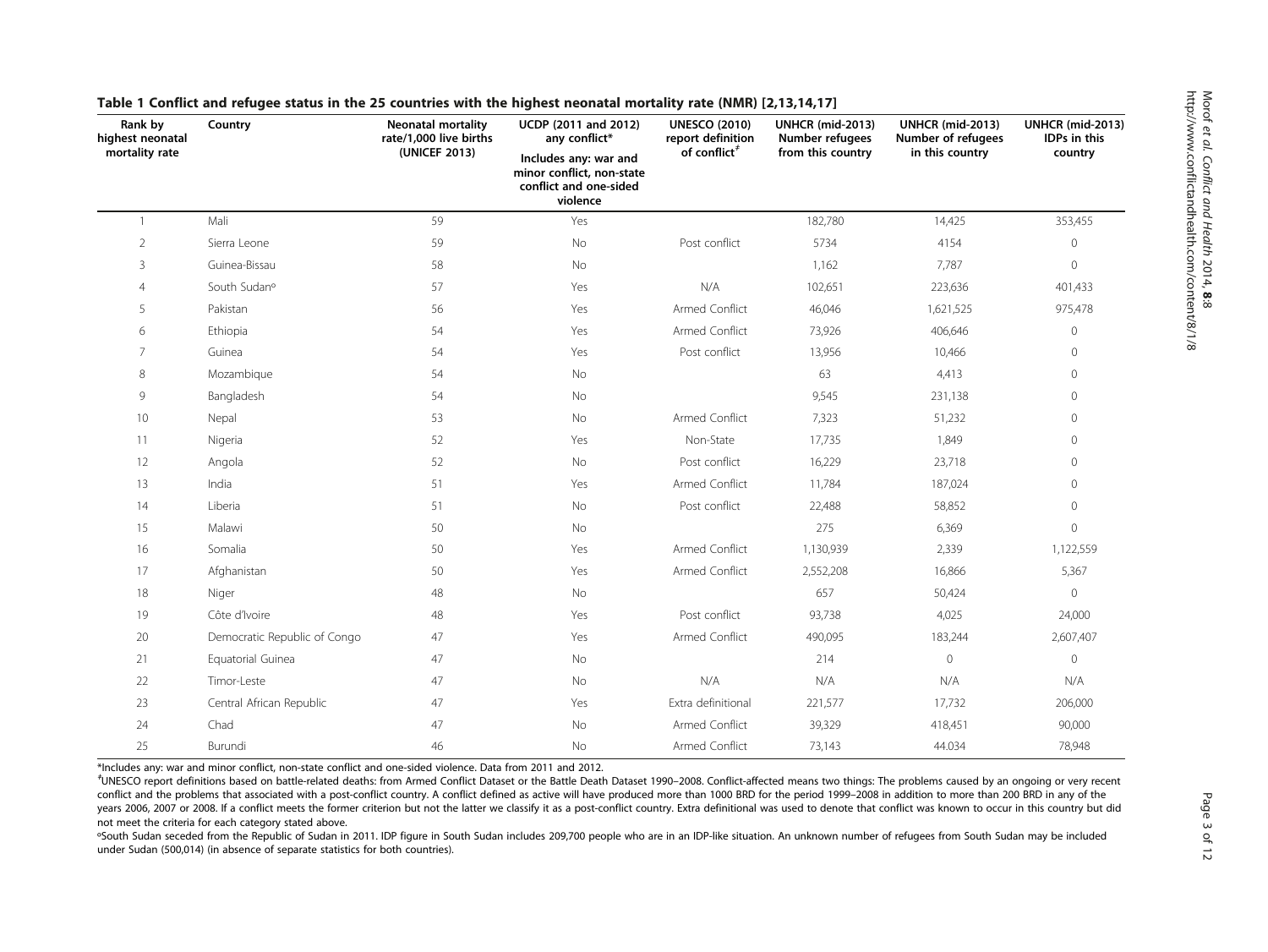## **Methods**

Save the Children and the US Centers for Disease Control and Prevention (CDC) invited technical experts to apply the CHNRI methods to systematically list research questions and use standard methods to score them (see Appendix [1](#page-8-0) and Additional file [1\)](#page-10-0). We applied the following processes: (i) Defining the research context, questions, and criteria for priority setting; (ii) Enlisting experts to systematically score the research questions, and; (iii) Computing and writing up the results.

## Defining the research context, questions, and criteria for priority setting

## Research context

The research context was defined by space, time, population, and burden of disease. The space we used was complex humanitarian emergencies, defined as acute or chronic situations of conflict, war or civil disturbance, natural disasters, food insecurity or other crises that affect large civilian populations, result in significant excess mortality, and are beyond the capacity of the local government to cope [[16](#page-10-0)]. Time for the context of the research was defined as present day to the year 2020. The burden of disease was all cause mortality and disability during the neonatal period. The population of interest was internally displaced persons (IDP), refugees, and communities affected by complex humanitarian emergencies in low and middle income countries.

#### Research questions

Global experts in neonatal health working on Save the Children's Saving Newborn Lives program compiled a list of 97 research questions, some of which were used in previous research prioritization exercises for nonemergency settings. Using a research pipeline model that promotes a global perspective and intent to scale-up in both low and high-income settings [[47\]](#page-11-0), the research questions were categorized into descriptive epidemiology (describing the situation and understanding the determinants), leading to development (improving existing interventions by increasing deliverability or reducing cost), delivery (health policy and implementation research and scale up), and discovery (new and basic science concepts or technologies). The 97 neonatal research questions were reviewed by the experts to remove duplication as well as ensure appropriate applicability and relevance to complex humanitarian settings. A final list of 35 questions was used for the prioritization exercise. The final questions were categorized into descriptive  $(n = 9)$ , development ( $n = 8$ ), and delivery ( $n = 18$ ). Based on expert selection, there were no discovery questions included in the final list.

## Criterion selection

Criteria were agreed upon for use in prioritizing the research questions. These criteria were chosen based on a standard methodology used in previous prioritization exercises developed by the Child Health and Nutrition Research Initiative (CHNRI) and used for multiple exercises in research priority setting for varied subjects [\[37](#page-11-0)]. Each of the 4 criterion had three subcomponents (see Additional file [2](#page-10-0)).

- 1. Answerability: likelihood that research would lead to new knowledge in an ethical way;
- 2. Feasibility: likelihood that research can be conducted cost-efficiently and leads to generalizable new knowledge;
- 3. Relevance: likelihood that research would address important condition and critical gap in knowledge and could be readily translated to inform policies and programs
- 4. Equity: likelihood that the proposed epidemiological research would have positive impact on equity and local ownership.

#### Enlisting experts to systematically score the research

An inclusive approach was taken and participation was widely solicited from persons with subject matter expertise (neonatal, child health, reproductive health and complex humanitarian emergencies), including both field staff and those at head offices. Initially, an email was sent to members of the Inter-agency Working Group (IAWG) on Reproductive Health in Crises sub-working group on Research, Data and Heath Information Systems and the general IAWG list serve [[48](#page-11-0)]. In addition, researchers were advised to extend the invitation to others who may have appropriate technical expertise. Lastly, information about the study was presented at the IAWG 13th annual workshop where all attendees who had the appropriate expertise were encouraged to participate and they were followed up with an email invitation [[49](#page-11-0)]. This activity took place between October 14 and December 10, 2011.

Participants were asked to complete the ranking by completing either a web-based survey or spreadsheet received through e-mail from research coordinator. Within the email and web link, participants were provided with the definitions regarding the space, time and disease burden of interest. The instructions asked participants to prioritize epidemiological methods for measurement and implementation research questions to achieve a reduction in the number of newborn deaths in complex humanitarian emergencies.

For each of the 35 research questions, participants were asked to review all four criteria. Each criterion had three subcomponents (see Additional file [2\)](#page-10-0). Participants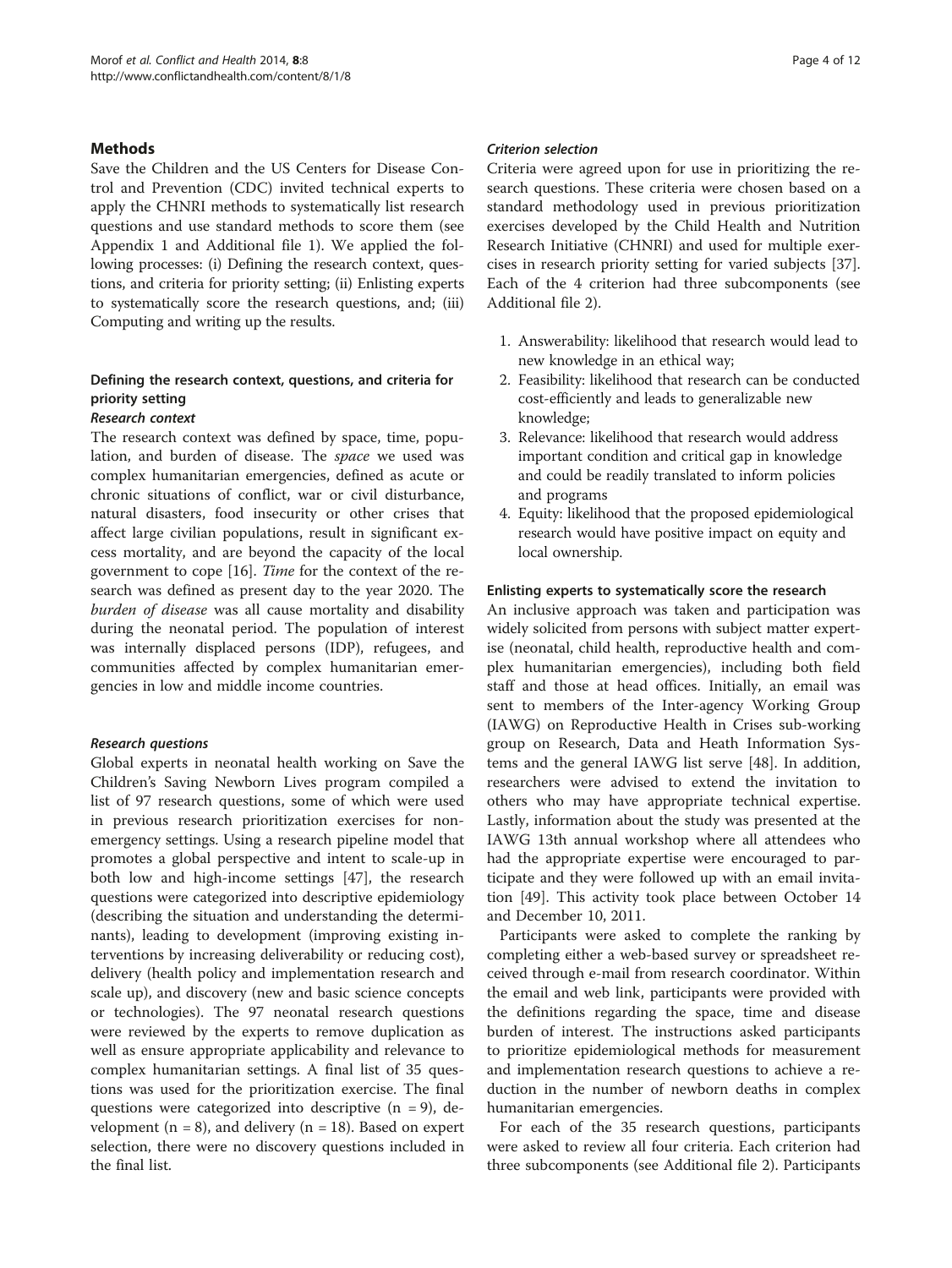were asked to select "YES" or "NO" to the best of their knowledge. The written instructions in the spreadsheet or survey stated that if they felt they understood the question well and possessed knowledge to answer it, but if they felt the answer wasn't a clear "YES" or "NO" to enter the option "YES or NO". In the cases where participants felt they did not have enough knowledge or information to answer a question, they were instructed to select "DON'T KNOW" rather than guess.

## Data analysis

Responses were scored: "YES" (1 point); "NO" (0 points); "YES or NO" (0.5 points); and "DON'T KNOW" (missing data). If the survey was not done via the web, the completed worksheets were returned to the research coordinator. Using SAS 9.2 (SAS Institute, Cary, NC). An overall mean research prioritization score (RPS) was calculated by taking the average of the four criteria [\[38](#page-11-0)]. For each research criterion, the average score was computed by taking the average of the subcomponent scores. Questions were ranked in order of the highest RPS.

The overall research priority score (RPS) was computed as the mean of the scores for the four criteria, according to the input from the experts, according to the formula:

$$
RPS = \frac{mean C1 + mean C2 + mean C3 + mean C4}{4}
$$

C designates the scores for relevant criteria.

As a measure of agreement among scorers, the Average Expert Agreement (AEA) [[37](#page-11-0),[38](#page-11-0)] scores were computed for each research question. The AEA was defined as the average of the highest proportion of the 12 subcomponents among scorers for each of the 28 questions asked. This gave us an indication of the most frequent response among scorers, for example an AEA measure of 0.70 would say that on average 70% agreed on the most frequent response. The AEA was computed for each scored research question as:

$$
AEA = \frac{1}{12} \times \sum_{sc=1}^{12} \frac{N \text{ of scores who provided most frequent response}}{N \text{ of all scores}}
$$

We conducted a sensitivity analysis to determine if the priorities changed when information was included from participants that completed the survey and those that were incomplete. We also reviewed all questions to determine the proportion of those who answered "yes/no" or "don't know" for all subcomponents of an individual question. Additional information on methods is available in web appendices (A-D).

The Center for Global Health at the US Centers for Disease Control and Prevention reviewed the protocol and

determined that the activity was not human subject's research and the primary intent was public health response.

## Funding

No specific funding was received for this study and the time of the experts was covered by their respective institutions.

## **Results**

Thirty-eight experts participated and 28 experts completed the survey. Surveys were completed from October 17 until December 8, 2011. Experts were from UNHCR, UNICEF, UNFPA, Save the Children, the US government - CDC, the European Union Humanitarian Aid and Civil Protection- (ECHO), three academic institutions and nine non-governmental international organizations.

Research prioritization scores (RPS) ranged from 0.679 to 0.846; scores closer to 1.0 were considered a higher priority (see Table [2\)](#page-5-0). Average expert agreement (AEA) ranged from 0.411to 0.667. Table [2](#page-5-0) presents the priority questions ranked by RPS and the correlating AEA for those who completed the survey. The mean score for each criterion is also presented.

The majority of questions had only one or two respondents that selected "don't know" for all components of a question. There was one question where eight respondents (26%) selected "don't know" for all subcomponents; "What is the attribute of clean delivery kit distribution in decision making process for home or facility based delivery?"

The results were similar for those who completed the survey and those that did not finish the entire survey  $(n = 10)$ . The ranking, based on RPS, changed for only a few of the questions in the mean score. The overall correlation was very high. The top 5 questions remained in the 5 priority questions for both those that completed the survey and those that did not.

The top 10 research questions covered a range of issues along the research continuum. Reflecting the lack of basic data to describe the extend of the problem of neonatal morbidity and mortality in these settings, four questions dealt with measurement –namely, determination of additional burden of neonatal mortality in emergency situations, pregnancy surveillance to measure neonatal mortality, verbal autopsy to capture causes of neonatal mortality and risk factors for neonatal sepsis. The programmatic priorities included a focus on safe birth, such as increasing demand for skilled attendance, coverage of clean birth practices, and facility delivery uptake. Additionally, two of the programmatic questions focused on the specific components rather than general care–specifically, hand washing and prevention of congenital syphilis. Only one development question was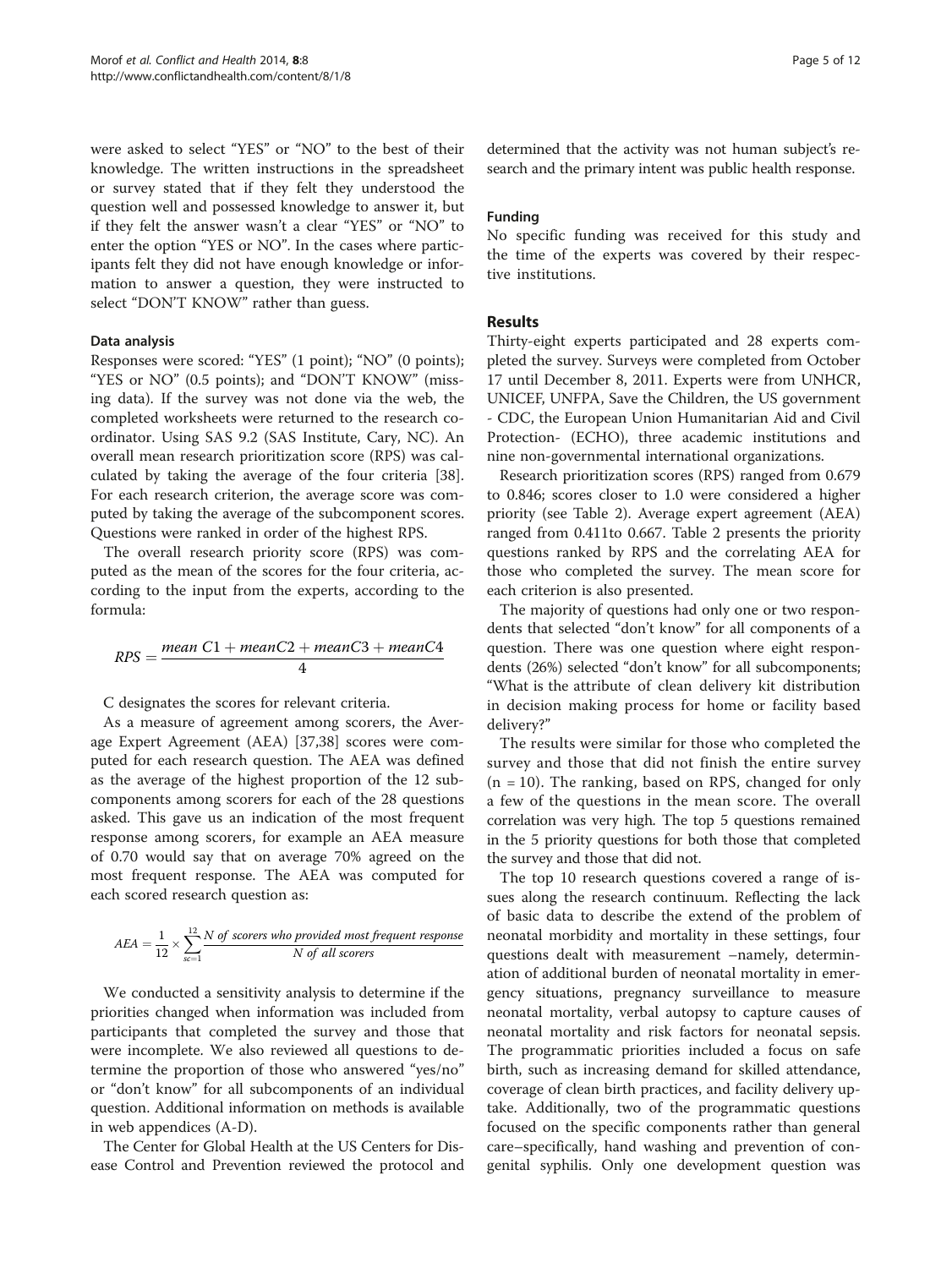|    | Rank Question                                                                                                                                                                                                                                                                            | type*      | Research Research Priority<br>Score (RPS) | <b>Average Expert</b><br><b>Agreement (AEA)</b> | Answerability Feasibility Relevance Equity |       |       |       |
|----|------------------------------------------------------------------------------------------------------------------------------------------------------------------------------------------------------------------------------------------------------------------------------------------|------------|-------------------------------------------|-------------------------------------------------|--------------------------------------------|-------|-------|-------|
| 1  | What strategies are effective in<br>increasing demand for, and use of<br>skilled attendance?                                                                                                                                                                                             | <b>DEL</b> | 0.846                                     | 0.643                                           | 0.837                                      | 0.824 | 0.870 | 0.852 |
| 2  | What is the feasibility, effectiveness and<br>cost of approaches to increase<br>coverage of clean delivery practices in<br>facilities and in homes?                                                                                                                                      | DEL        | 0.841                                     | 0.616                                           | 0.820                                      | 0.774 | 0.863 | 0.908 |
| 3  | What is the additional burden of<br>neonatal mortality in different<br>emergency situations (e.g. conflict,<br>acute vs. protracted, natural disaster)?                                                                                                                                  | <b>DES</b> | 0.833                                     | 0.667                                           | 0.836                                      | 0.755 | 0.883 | 0.858 |
| 4  | Can simplified pregnancy surveillance at<br>community level be used to measure<br>neonatal mortality?                                                                                                                                                                                    | <b>DES</b> | 0.830                                     | 0.616                                           | 0.799                                      | 0.857 | 0.797 | 0.867 |
| 5  | Can simplified verbal autopsy tools be<br>adapted for use in emergency settings<br>to capture the main causes of neonatal<br>mortality?                                                                                                                                                  | <b>DES</b> | 0.828                                     | 0.661                                           | 0.827                                      | 0.789 | 0.825 | 0.872 |
| 6  | Develop and validate strategies to<br>identify preterm babies at community<br>level by CHWs and family members                                                                                                                                                                           | <b>DEV</b> | 0.826                                     | 0.610                                           | 0.823                                      | 0.768 | 0.859 | 0.855 |
| 7  | Which risk factors for neonatal sepsis<br>can be identified in emergency settings<br>and these mothers and babies given<br>extra support? E.g. low birth weight,<br>short gestational age, unhygienic<br>delivery, skin and umbilical cord care,<br>hypothermia, poor feeding practices. | <b>DES</b> | 0.818                                     | 0.634                                           | 0.797                                      | 0.765 | 0.841 | 0.868 |
| 8  | Can pregnancy surveillance at<br>community level contribute to<br>increased uptake of facility-based<br>delivery?                                                                                                                                                                        | DEL        | 0.816                                     | 0.610                                           | 0.866                                      | 0.815 | 0.790 | 0.793 |
| 9  | What is the feasibility, effectiveness and<br>cost of different approaches to increase<br>coverage of syphilis screening in<br>pregnancy, treatment and partner<br>treatment?                                                                                                            | DEL.       | 0.814                                     | 0.568                                           | 0.827                                      | 0.801 | 0.812 | 0.814 |
| 10 | What is the feasibility, effectiveness and<br>cost of different approaches to promote<br>handwashing of caregivers?                                                                                                                                                                      | DEL        | 0.812                                     | 0.610                                           | 0.862                                      | 0.835 | 0.743 | 0.807 |
| 11 | What is the incidence of neonatal<br>sepsis in emergency settings?                                                                                                                                                                                                                       | <b>DES</b> | 0.803                                     | 0.619                                           | 0.788                                      | 0.764 | 0.802 | 0.861 |
| 12 | What is the relative proportion of death<br>in the neonatal period to other causes<br>of child mortality in emergency<br>settings?                                                                                                                                                       | <b>DES</b> | 0.794                                     | 0.610                                           | 0.783                                      | 0.784 | 0.755 | 0.853 |
| 13 | What is the feasibility, effectiveness and<br>cost of approaches to increase and/or<br>maintain tetanus toxoid coverage?                                                                                                                                                                 | DEL        | 0.791                                     | 0.557                                           | 0.828                                      | 0.773 | 0.679 | 0.885 |
| 14 | Can use of perinatal audit reduce the<br>incidence of adverse outcomes related<br>in acute intrapartum events?                                                                                                                                                                           | DEL        | 0.785                                     | 0.500                                           | 0.805                                      | 0.795 | 0.801 | 0.740 |
| 15 | What is the feasibility, effectiveness and<br>cost of different approaches to promote<br>hygienic cord and skin care?                                                                                                                                                                    | <b>DEV</b> | 0.783                                     | 0.548                                           | 0.808                                      | 0.782 | 0.782 | 0.762 |
| 16 | Evaluate ways to provide thermal care<br>and feeding for the very preterm baby<br>at or close to home                                                                                                                                                                                    | DEV        | 0.780                                     | 0.512                                           | 0.798                                      | 0.766 | 0.744 | 0.812 |

## <span id="page-5-0"></span>Table 2 Survey completers' priority ranked questions (n = 28), research priority scores, average expert agreement and mean criterion scores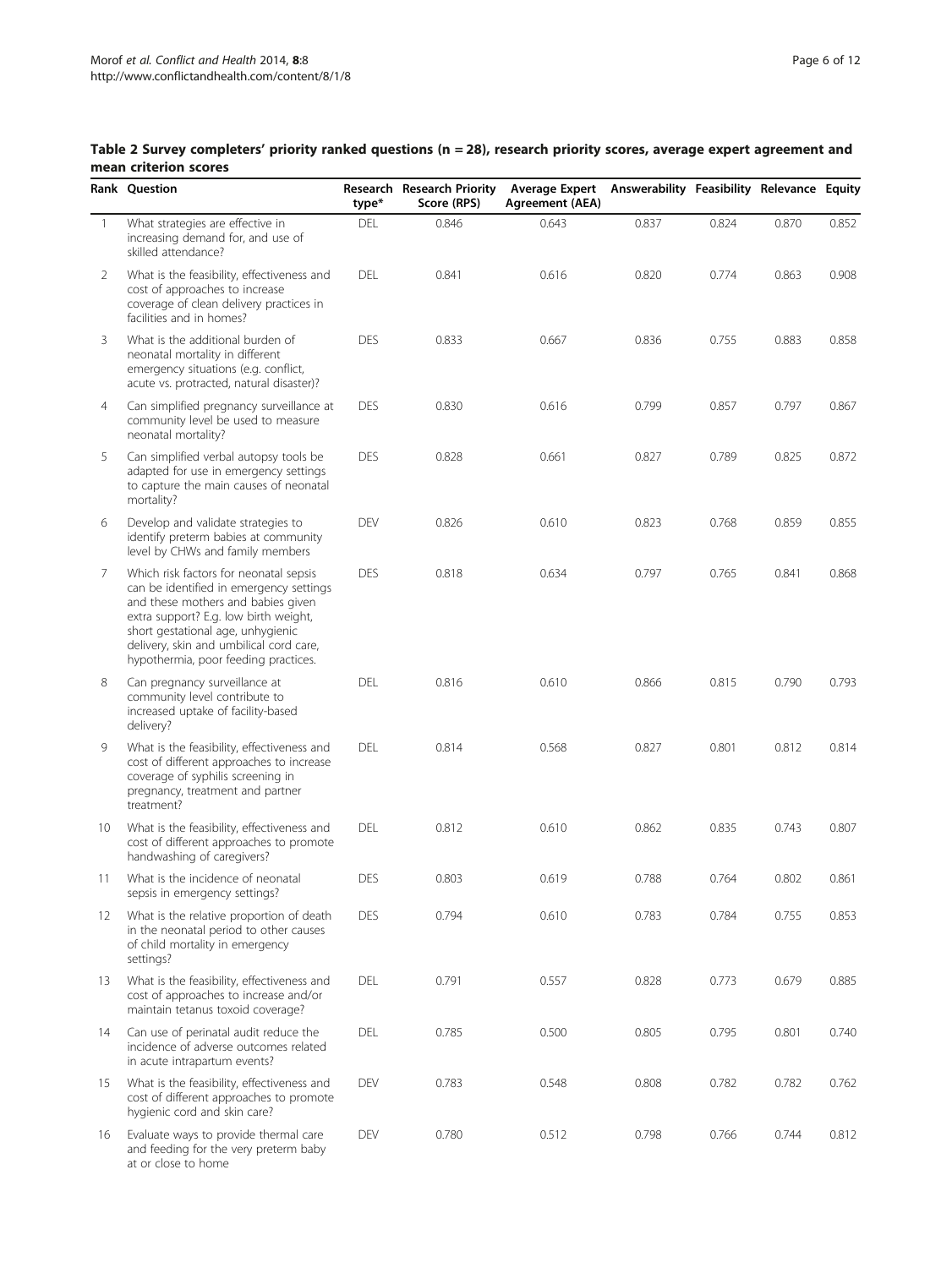## Table 2 Survey completers' priority ranked questions (n = 28), research priority scores, average expert agreement and mean criterion scores (Continued)

| 17 | What is the feasibility, effectiveness and<br>cost of a scheme of routine home visits<br>for initiation of supportive practices,<br>detection of illness and newborn<br>survival?                                                                                        | DEL        | 0.771 | 0.539 | 0.799 | 0.747 | 0.743 | 0.795 |
|----|--------------------------------------------------------------------------------------------------------------------------------------------------------------------------------------------------------------------------------------------------------------------------|------------|-------|-------|-------|-------|-------|-------|
| 18 | What is the feasibility, costs and<br>effectiveness of setting up newborn<br>care corners in mobile clinics, first<br>referral units and district hospitals?                                                                                                             | <b>DEL</b> | 0.769 | 0.536 | 0.790 | 0.725 | 0.823 | 0.739 |
| 19 | Can simpler clinical algorithms<br>(recognition and management) be<br>developed and validated for babies<br>who require resuscitation at birth, and<br>does this increase met need for<br>resuscitation at birth?                                                        | DEL        | 0.767 | 0.539 | 0.669 | 0.785 | 0.809 | 0.806 |
| 20 | Safety, feasibility and effectiveness and<br>cost of managing severe neonatal<br>infections at or close to home (e.g.<br>requiring injectable antibiotics)                                                                                                               | <b>DEV</b> | 0.763 | 0.530 | 0.807 | 0.590 | 0.836 | 0.820 |
| 21 | What is the incidence, causes and<br>outcomes of umbilical and skin<br>infections among newborns in<br>emergency settings?                                                                                                                                               | <b>DES</b> | 0.762 | 0.521 | 0.789 | 0.703 | 0.701 | 0.855 |
| 22 | What is the feasibility and effectiveness<br>of approaches to improve aseptic<br>practices in labour rooms, maternity,<br>paediatric wards and nurseries?                                                                                                                | <b>DEL</b> | 0.753 | 0.533 | 0.747 | 0.754 | 0.779 | 0.731 |
| 23 | What is the feasibility, effectiveness and<br>cost of approaches to increase<br>coverage of antibiotics for prolonged<br>rupture of membranes?                                                                                                                           | DEL        | 0.752 | 0.494 | 0.779 | 0.716 | 0.738 | 0.776 |
| 24 | What is the relative proportion of<br>neonatal infections that are pneumonia,<br>sepsis, meningitis and are there reliable<br>clinical markers/combination of markers<br>to distinguish these conditions?                                                                | <b>DES</b> | 0.739 | 0.521 | 0.686 | 0.720 | 0.734 | 0.815 |
| 25 | What is the feasibility and effectiveness<br>of approaches to improve quality of<br>care in hospitals?                                                                                                                                                                   | DEL        | 0.739 | 0.479 | 0.706 | 0.729 | 0.752 | 0.768 |
| 26 | Can introduction of Doppler increase<br>the use of partograph to monitor labor?                                                                                                                                                                                          | DEL        | 0.724 | 0.461 | 0.829 | 0.736 | 0.655 | 0.675 |
| 27 | What is the attribute of clean delivery<br>kit distribution in decision making<br>process for home or facility based<br>delivery?                                                                                                                                        | DEL        | 0.713 | 0.429 | 0.729 | 0.695 | 0.677 | 0.751 |
| 28 | What is the additional burden of<br>stillbirth in different emergency<br>situations (e.g. conflict, acute vs<br>protracted, natural disaster)?                                                                                                                           | <b>DES</b> | 0.706 | 0.515 | 0.725 | 0.604 | 0.785 | 0.709 |
| 29 | Can low-cost, robust, simple fetal heart<br>monitors be developed and tested that<br>are more user-friendly than the Pinard?<br>Does use of such a device improve fetal<br>heart rate monitoring and reduce<br>intrapartum stillbirth and asphyxia-<br>related outcomes? | <b>DEV</b> | 0.700 | 0.443 | 0.718 | 0.689 | 0.770 | 0.622 |
| 30 | Can UTI screening in pregnancy be<br>reduced in cost and made more feasible<br>so can be used in lower levels of care?                                                                                                                                                   | <b>DEV</b> | 0.698 | 0.438 | 0.726 | 0.653 | 0.663 | 0.751 |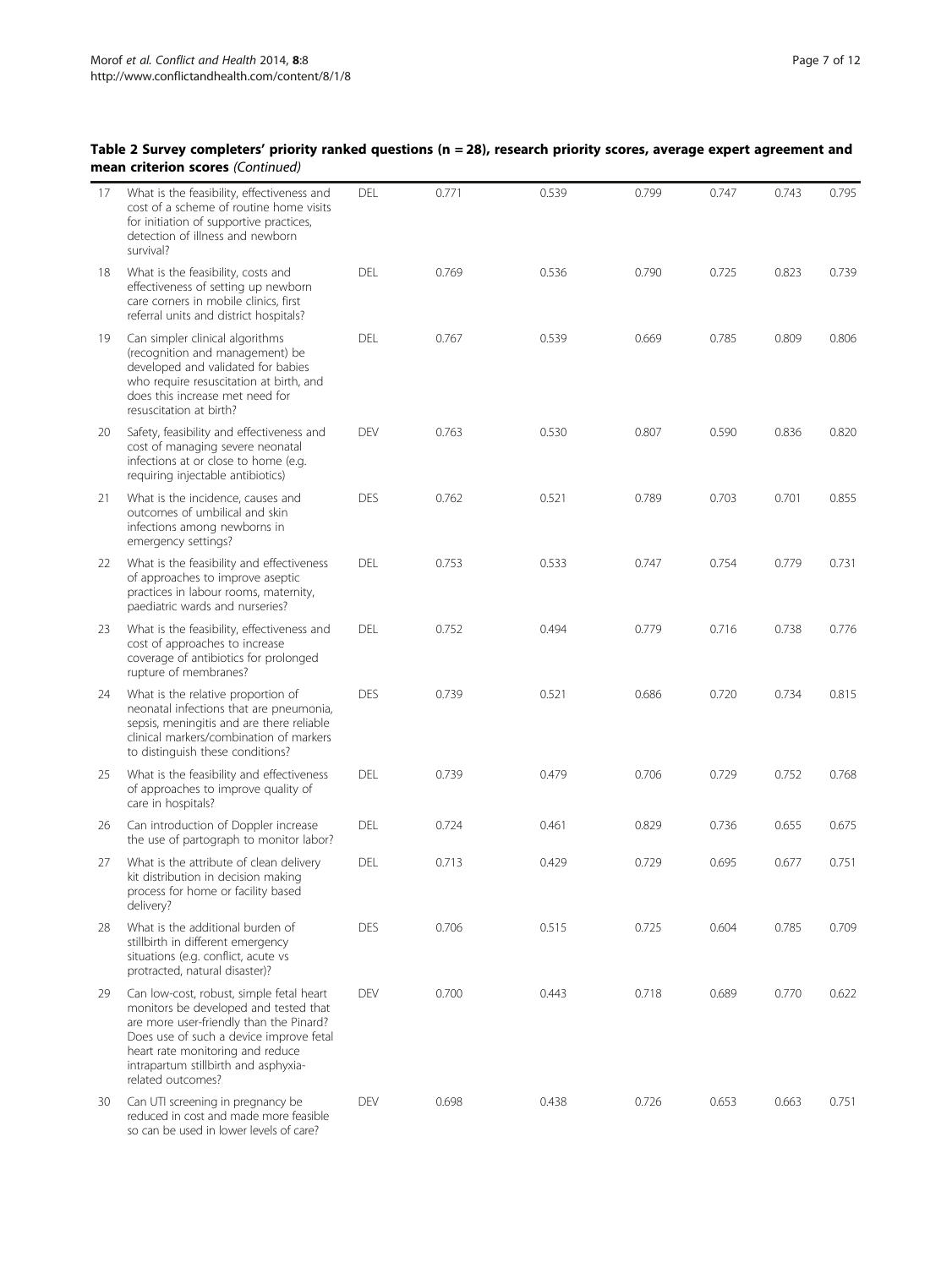| 31 | Can simpler, cheaper technology be<br>developed to improve supportive care<br>of neonates who require oxygen (such<br>as robust pulse oximeter, oxygen<br>condensers, low cost CPAP etc.) and<br>does this reduce deaths, improve<br>outcomes? | <b>DFV</b> | 0.696 | 0.458 | 0.734 | 0.617 | 0.760 | 0.675 |
|----|------------------------------------------------------------------------------------------------------------------------------------------------------------------------------------------------------------------------------------------------|------------|-------|-------|-------|-------|-------|-------|
| 32 | How can diagnostic facilities in health<br>facilities for identification of neonatal<br>sepsis be improved?                                                                                                                                    | <b>DFI</b> | 0.696 | 0.461 | 0.662 | 0.682 | 0.758 | 0.684 |
| 33 | What is the feasibility, effectiveness and<br>cost of different approaches to promote<br>prompt care seeking for illness from an<br>appropriate provider?                                                                                      | DFI        | 0.691 | 0.426 | 0.699 | 0.614 | 0.705 | 0.744 |
| 34 | Identification of new interventions to<br>prevent transmission of infections<br>during childbirth, e.g. chlorhexidine<br>vaginal douche, immune modulators<br>like zinc to mothers.                                                            | <b>DFV</b> | 0.679 | 0.440 | 0.678 | 0.674 | 0.692 | 0.672 |
| 35 | Evaluate different methods of behavior<br>change that overcome harmful<br>practices and promote positive cultural<br>and social norms                                                                                                          | <b>DFI</b> | 0.679 | 0.411 | 0.751 | 0.585 | 0.681 | 0.699 |

## Table 2 Survey completers' priority ranked questions (n = 28), research priority scores, average expert agreement and mean criterion scores (Continued)

\*Research type: DES = description; DEL = delivery; DEV = development.

ranked in the top 10–develop strategies to identify preterm babies at the community level.

## **Discussion**

To our knowledge, this is the first systematic ranking of research priorities for neonatal survival in emergency contexts. We focused on research priorities for neonatal mortality reduction because newborns are the most vulnerable members of any population, particularly in populations affected in emergencies. The identified priorities are also of relevance for women and many also relate to older children.

Four of the top ten priority questions were identified under the "description" category, highlighting the lack of knowledge about the burden of neonatal mortality and morbidity in emergency settings. The need for defining the scope of the public health problem prior to implementing interventions is outlined in the CDC Public Health Model, which begins by describing the problem, then identifying risk and protective factors, followed by developing and testing prevention strategies, and finally disseminating prevention strategies and assurance of widespread adoption [\[50\]](#page-11-0). Description of the problem was prioritized here possibly because the burden of the problem needs to be better identified before opportunities for "delivery" and "development" research questions can be put forth.

The highest ranked question was, "What strategies are effective in increasing demand for and use of skilled

attendance?" highlighting the importance of the time of birth and the issue of access to providers who have an appropriate level of skill. In a recent research priority ranking on reduction of stillbirths and preterm deliveries at the community level, the highest ranked question was: "Evaluate the financial barriers to facility births at the community level (user fee exemption, emergency loans, conditional cash transfers, transportation vouchers, etc.)" [[32](#page-11-0)]. In both the development and humanitarian settings, the importance of increasing demand for a safe birth with trained providers is evident, but is especially challenging in emergency contexts. Two other questions in the top ten priorities relate to care at birth, but with a focus on clean birth (number 2 on clean birth kits, and number 9 on handwashing). Prioritizing hygienic care may be the first and most feasible steps towards ensuring clean and safe births in these challenging settings with limited skilled personnel and many home births.

The overall high RPS range (0.679 to 0.846) which is closer to 1.0 suggests that the majority of questions were considered high priority. It is possible that questions were reviewed and deemed high priority in part because of the initial review of the original list of questions reduced the total number to those only applicable to this setting. This range was similar to only one study thus far (range 0.56 to 0.86) [[32\]](#page-11-0) whereas another study showed a broader range (0.25 to 0.90) [[34,36,42-44\]](#page-11-0). Additionally, similar to other research prioritization exercises, the AEA showed a direct positive association with the RPS,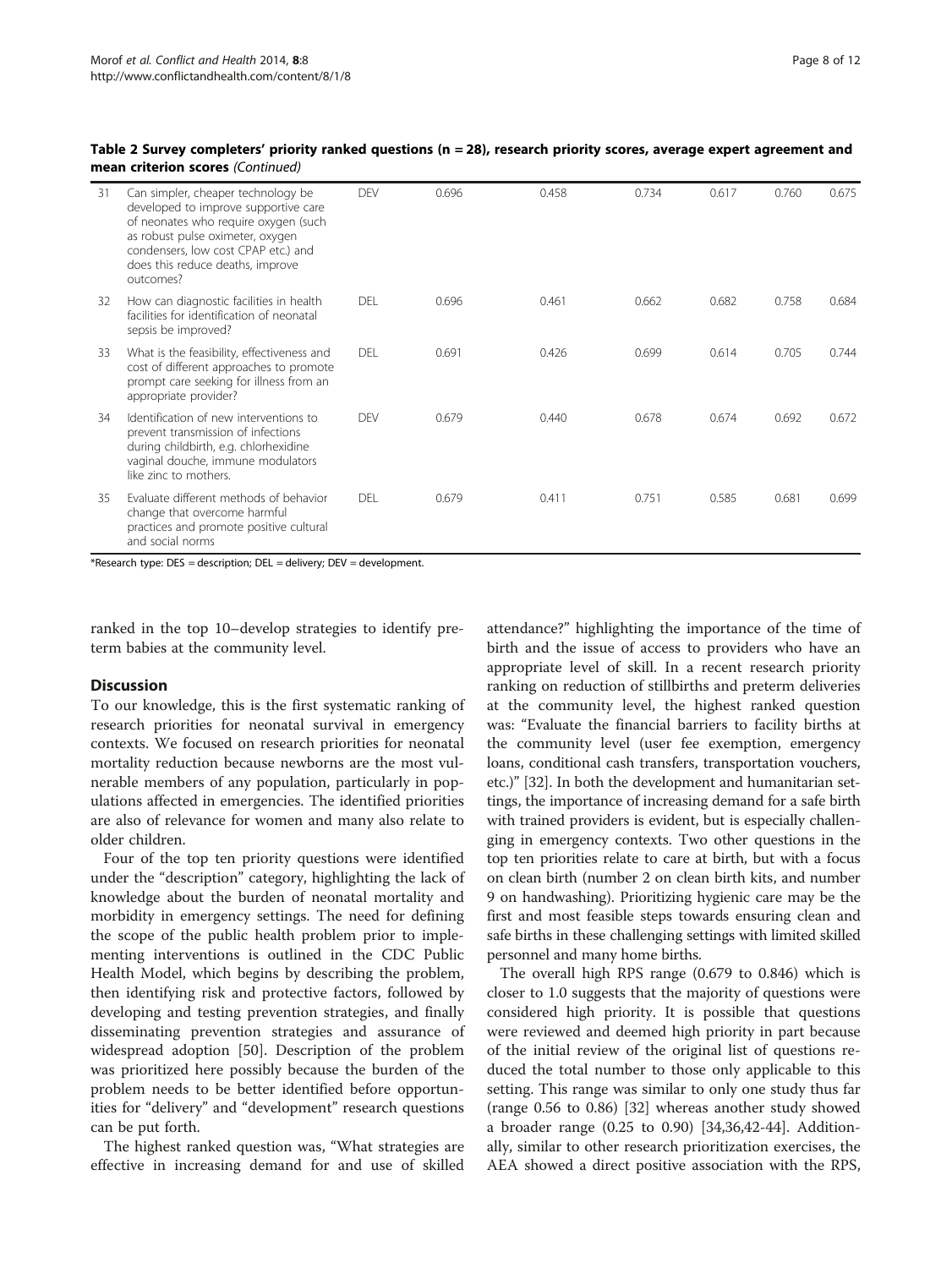<span id="page-8-0"></span>indicating that the agreement among experts was greater for the top ranking questions than for the lower ranking questions. High and low RPS scores represent high levels of agreement whereas a AEA closer to the mean value represents more disagreement [\[32,34,36,42-44](#page-11-0)]. The one question, where eight respondents selected "don't know" for all subcomponents, "What is the attribute of clean delivery kit distribution in decision making process for home or facility based delivery?" may have not been clear to some respondents. Review of question wording with a broader audience to ensure clarity of meaning should be conducted in the future.

The CHNRI methodology provides a systematic way to evaluate and prioritize research questions, although some limitations exist. This process, while valuable, was time consuming for participants. For each of the 35 questions, 12 subcomponents needed to be assessed. This burden may be reflected in the lack of survey completion by ten of the invited participants; however, the sensitivity analysis revealed the highest ranked priorities were consistent among those who finished the survey and those who did not. It is also possible that the respondents most interested in this topic would have completed the survey and that respondent bias may exist. This exercise was conducted in English only. In the future, multiple languages and additional perspectives from those currently operating within complex emergency settings would be valuable to include in the prioritization. Although affiliations were provided for each expert, data on location of work (field-based vs. headquarters) and educational background were not obtained. All attempts were made to engage field-based staff with a broad range of educational backgrounds and expertise; however, the success of these efforts may have been limited given the challenge of accessing field-based staff in acute emergency situations in particular. Location of the participant's primary work environment, educational background and type of occupation should be determined in the future.

The priority research questions identified in this review are timely, given the increasing focus in global health on newborn survival and health, within the context of an integrated continuum of care from pregnancy, childbirth, the postnatal period and beyond, across all levels of service delivery. The global Every Newborn Action Plan has identified that in order to accelerate progress for newborn health different contexts require tailored approaches, with specific attention to preparedness for, and rapid response to, complex humanitarian emergencies [\[51](#page-11-0)]. Filling the knowledge gaps for these settings is an overdue need which will be tracked alongside specific milestones and indicators through the Every Newborn process and inter-agency collaboration.

## Conclusions

Meeting the needs of pregnant women and newborns in complex humanitarian emergencies is challenging but not impossible. This ranking of priority research questions provides a clear opportunity and need to fill knowledge gaps to meet this challenge. However, the acute nature of many emergencies requires systematic capacity building before emergencies occur to ensure proven solutions can be delivered and monitored for impact in these high-risk settings. The research priorities identified here emphasize an immediate need to focus on both descriptive epidemiology as well as operations research to improve outcomes, especially around the time of birth. This exercise has already stimulated discussion and action to address gaps in research by donors, international non-governmental organizations (NGOs), national stakeholders and researchers. Additional financial and human resources dedicated to conducting research in these settings may bridge the gap and answer critical questions. Engaging partners that have expertise in neonatal health and those with expertise in emergencies to work together is critical to reducing neonatal mortality. A wide network of partners in both the development and humanitarian sphere will be needed to address these knowledge and action gaps in complex humanitarian fields and together to improve maternal and neonatal health and survival, especially amongst the women and newborns who are most at risk.

## Appendix 1

The CHNRI methodology for setting priorities in health research investments

## STAGE 1: Defining the context and criteria for priority setting

Research priority scores for many research investment options may change based on different contexts so specifying the context a priori is a critical part of the CHNRI process.

The research context was specified by space, time, population, and burden of disease context by Save the Children and the US CDC as follows:

- The *space:* complex humanitarian emergencies, defined as acute or chronic situations of conflict, war or civil disturbance, natural disasters, food insecurity or other crises that affect large civilian populations result in significant excess mortality, and are beyond the capacity of the local government to cope;
- Time: from present day to the year 2020;
- The population of interest: internally displaced persons (IDP), refugees, and communities affected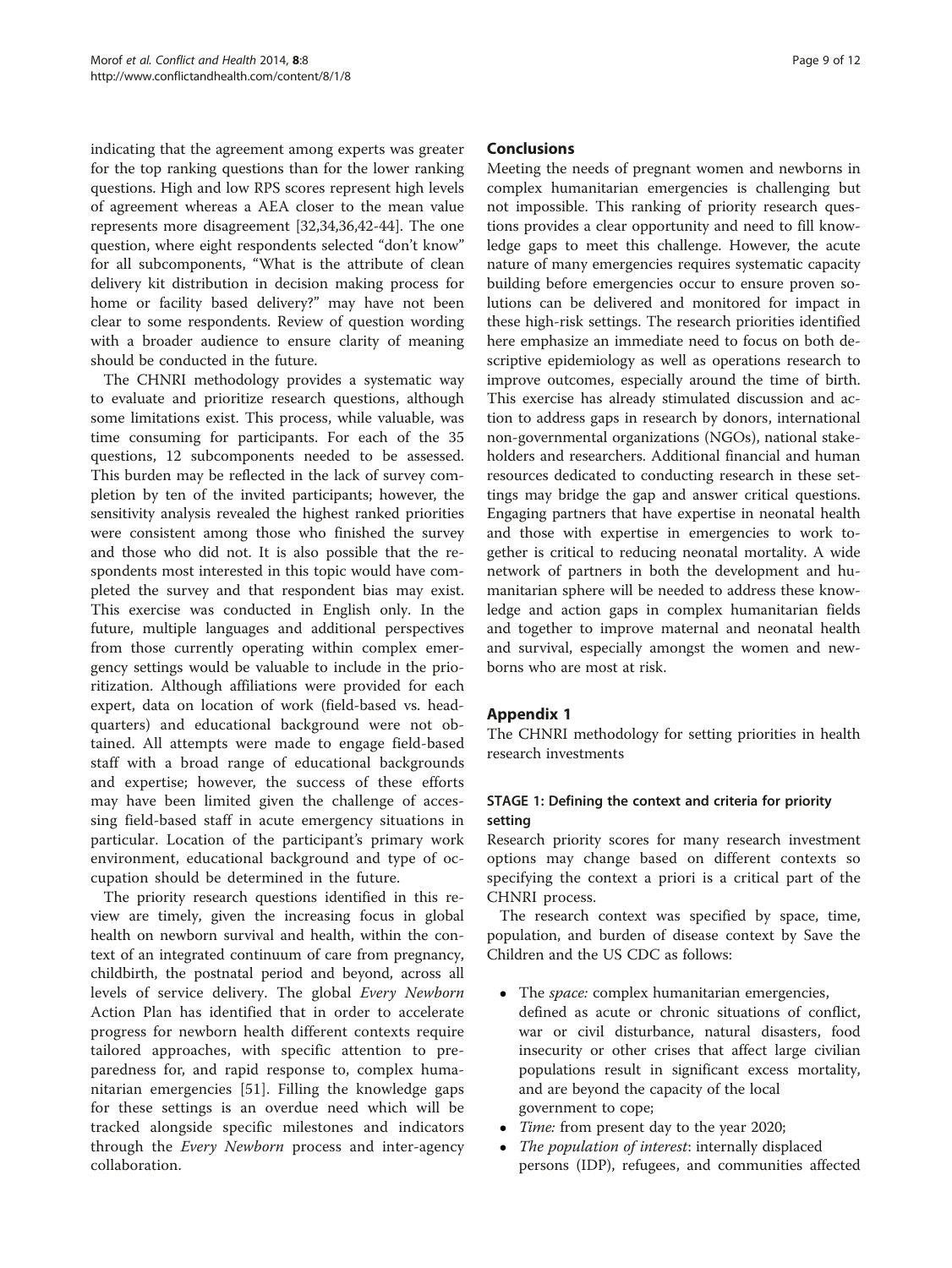by complex humanitarian emergencies in low and middle income countries;

• The burden of disease was all cause mortality and disability during the neonatal period.

## STAGE 2: Choice of technical experts

The research coordinator used an inclusive approach to solicit participation from persons with subject matter expertise (neonatal, child health, reproductive health and complex humanitarian emergencies), including both field staff and those at head offices. To appropriately contact those with subject matter expertise the following steps were taken

- 1. Initially, an email was sent to members of the Interagency Working Group (IAWG) on Reproductive Health in Crises sub-working group on Research, Data and Heath Information Systems and the general IAWG list serve.
- 2. In addition, researchers were advised to extend the invitation to others who may have appropriate technical expertise.
- 3. Lastly, information about the study was presented at the IAWG 13th annual workshop where all attendees who had the appropriate expertise were encouraged to participate and they were followed up with an email invitation.

Every effort was made to invite a mix of people with different backgrounds (clinicians, epidemiologists, public health experts, program leaders and donors) and from different countries (both developed and developing ones) and representing headquarters and field staff so that the mix contains a diversity of views from the wider research community.

## STAGE 3: Scoring of research investment options

Experts were then asked was to score all research questions independently, according to the four agreed criteria. For each of the 35 research questions and each criterion, each expert answered three questions targeted to assess the likelihood of the proposed research to comply with the priority setting criterion (see Additional file [2](#page-10-0)). This task was completed by all experts. The entire process was conducted and completed via e-mail and web survey between October 14 and December 10, 2011.

Further information on methods related to this part of the priority-setting process are presented elsewhere in greater details.

## STAGE 4: Computations of "research priority scores"

All the experts answered the questions listed in Additional file [2](#page-10-0) by "Yes" (1 point) or "No" (0 points). They were also allowed to declare an informed but undecided answer "Yes or No" (0.5 points) or declare themselves insufficiently informed to answer the question "Don't Know" (missing input).

An overall mean research prioritization score (RPS) was calculated by taking the average of the four criteria. For each research criteria, the average score was computed by taking the average of the subcomponent scores. Questions were ranked in order with the highest RPS. They represent a direct measure of collective optimism of the scorers. Each of the 35 listed research questions received four intermediate scores (each ranging between  $0-1.00$ ).

## Assessment of agreement between scorers

As a measure of agreement among scorers, the Average Expert Agreement (AEA) was defined as the average of the highest proportion of the 12 subcomponents among scorers for each of the 28 questions asked. The AEA is informing us, for an average question, what proportion of scorers gave the same most frequent answer.

"CHNRI methodology has the ability to expose the issues of greatest agreement and controversy. This allows more focused discussion among experts following this exercise, and informs the investors and policy makers about the amount of controversy that surrounds each research question. The datasets that CHNRI methodology produces are not appropriate for application of the usual Kappa agreement statistics" [[37](#page-11-0)].

## Advantages and limitations of the CHNRI methodology

The applied CHNRI methodology proved to be helpful to systematically list and score a very large number of specific research questions, as shown recently in exercises on research prioritization for preventing stillbirths, intrapartum-related neonatal deaths, newborn infection, and preterm and low birth rate, zinc deficiency in children, as well as mental health and disability [[29,33-45\]](#page-11-0).

Additionally, the CHNRI process is systematic, transparent, that uses an a priori, well-defined context and criteria. This process engages multiple stakeholders and allows for scoring that limits influence of strong-minded individuals on the rest of the scorers and quantitatively determines research priorities and degree of agreement or disagreement between experts.

Although the CHNRI methodology offers many advantages, there are still limitations. Though initial list of questions evaluated by the experts represents a systematic determination of potential priorities, there may be additional questions not included on this list that warrant consideration. Additionally a concern that has been raised previously, is that he result of the CHNRI process could represent a biased opinion of a very limited group of involved experts [[33](#page-11-0)]. The number of people globally who possess enough experience, expertise and knowledge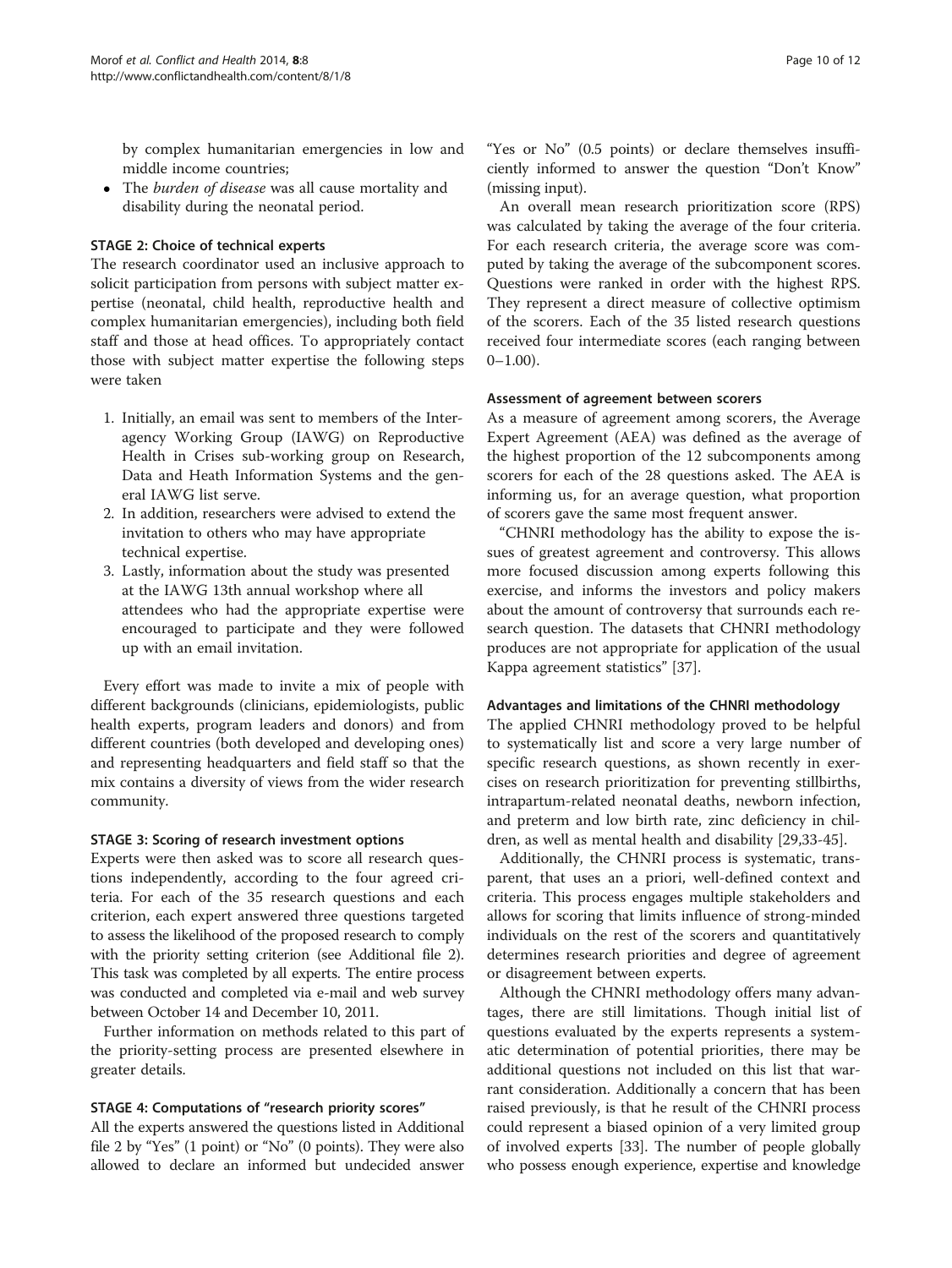<span id="page-10-0"></span>on this neonatal health and complex humanitarian emergencies to be able to judge a very diverse spectrum of research questions is rather limited. As this is a limited pool of people, we feel reassured that a response from 28 participants falls within the range of other exercises [\[37,38](#page-11-0)] and represented a diverse group of people.

## Validation of CHNRI methodology

The CHNRI methodology has been used in many previous studies with success. Additional information on the validity of the methods can be found in the web appendices of "Setting Research Priorities to Reduce Almost One Million Deaths from Birth Asphyxia by 2015" [[37](#page-11-0)].

## Additional files

[Additional file 1:](http://www.biomedcentral.com/content/supplementary/1752-1505-8-8-S1.doc) Composition of affiliations of the group of

technical experts. All participation in this particular CHNRI exercise was voluntary and carried out without funding support. All the experts who were invited to participate in that exercise had expertise on neonatal health, child health, reproductive health, and complex humanitarian emergencies. More than one participant may have been from each affiliation.

[Additional file 2:](http://www.biomedcentral.com/content/supplementary/1752-1505-8-8-S2.doc) Criteria used for ranking questions adapted from Child Health and Nutrition Research Initiative methodology [[29,46](#page-11-0)].

#### Abbreviations

AEA: Average expert agreement score; CDC: United States centers for disease control and prevention; CHRNI: Child health nutrition research initiative; CMR: Crude mortality rate; DHS: Demographic health surveys; ECHO: The European Union Humanitarian Aid and Civil Protection; HIV/AIDS: Human Immunodeficiency Virus/Acquired Immunodeficiency Syndrome; IAWG: Inter-Agency Working Group; IDP: Internally Displaced Person(s); MDG: Millennium development goal; MICS: Multiple indicator cluster surveys; NGO: Non-Governmental Organization; RPS: Research prioritization score; U5MR: Under 5 mortality rate; UNFPA: United Nations Population Fund; UNHCR: United Nations high commissioner for refugees; UNICEF: United Nations International Children's Fund.

#### Competing interests

There are no competing financial or non-financial interests or conflicts of interest by any of the authors of the study.

#### Authors' contributions

All authors meet the Uniform Requirements of Manuscripts Submitted to Biomedical journals. RA contributed to the study conception, study design, interpretation of the data, drafted and revised the manuscript and approved the final version. DM and BT contributed to the study design, analysis, and interpretation of the data, drafted and revised the manuscript and approved the final version. KK and JL contributed to the study conception, study design, interpretation of the data, revised the manuscript and approved the final version. CB contributed to the study design, interpretation of the data, revised the manuscript, and approved the final version. SS contributed to the interpretation of the data, drafting and revision of the manuscript and approval of the final version. All authors read and approved the final manuscript.

#### Acknowledgements

Lana Meiqari. All respondents.

#### Author details

<sup>1</sup> Division of Reproductive Health, Centers for Disease Control and Prevention, 4770 Buford Hwy, MS-F-74, Atlanta, GA 30341, USA. <sup>2</sup>Saving Newborn Lives, Save the Children, 28 Lower Main Road, Observatory 7925, South Africa.

<sup>3</sup>University of the Western Cape, Bellville 7535, South Africa. <sup>4</sup>Emergency Response and Recovery Branch, Centers for Disease Control and Prevention, 4770 Buford Hwy, MS-F-57, Atlanta 30341GA, USA. <sup>5</sup>Epidemiology, London School of Hygiene and Tropical Medicine, Global Evidence and Policy, Saving Newborn Lives, Save the Children, Keppel Street, London WCIE-7HT, UK. 6 Save the Children, 54 Wilton Road, Westport, CT 06880, USA.

#### Received: 2 February 2014 Accepted: 11 May 2014 Published: 20 May 2014

#### References

- 1. Lawn JE, Kinney MV, Black RE, Pitt C, Cousens S, Kerber K, Corbett E, Moran AC, Morrissey CS, Oestergaard MZ: Newborn survival: a multi-country analysis of a decade of change. Health Policy Plan 2012, Supplement 3:1-23.
- 2. UNICEF: Levels & Trends in Child Mortality. Estimates Developed by the UN Inter-Agency Group for Child Mortality Estimation. New York: UNICEF, the World Health Organization, the World Bank, and the United Nations Population Division; 2013.
- 3. Lawn JE, Cousens S, Zupan J: 4 million neonatal deaths: when? Where? Why? Lancet 2005, 365(9462):891-900.
- 4. Lawn JE, Lee AC, Kinney M, Sibley L, Carlo WA, Paul VK, Pattinson R, Darmstadt GL: Two million intrapartum-related stillbirths and neonatal deaths: where, why, and what can be done? Int J Gynaecol Obstet 2009, 107 Suppl 1:S5–S18. S19.
- 5. Save the Children: Surviving the First Day: State of the Worlds Mothers. 2013. [cited 2013 May 20]; Available from: [http://www.savethechildrenweb.org/](http://www.savethechildrenweb.org/SOWM-2013/#/1/) [SOWM-2013/#/1/.](http://www.savethechildrenweb.org/SOWM-2013/#/1/)
- 6. Liu L, Johnson HL, Cousens S, Perin J, Scott S, Lawn JE, Rudan I, Campbell H, Cibulskis R, Li M, Mathers C, Black RE: Global, regional, and national causes of child mortality: an updated systematic analysis for 2010 with time trends since 2000. Lancet 2012, 379(9832):2151–2161.
- 7. Darmstadt GL, Bhutta ZA, Cousens S, Adam T, Walker N, de Bernis L, Lancet Neonatal Survival Steering Team: Evidence-based, cost-effective interventions: how many newborn babies can we save? Lancet 2005, 365(9463):977–988.
- 8. Shiffman J: Issue attention in global health: the case of newborn survival. Lancet 2010, 375(9730):2045–2049.
- 9. Lozano R, Wang H, Foreman KJ, Rajaratnam JK, Naghavi M, Marcus JR, Dwyer-Lindgren L, Lofgren KT, Phillips D, Atkinson C, Lopez AD, Murray CJ: Progress towards Millennium Development Goals 4 and 5 on maternal and child mortality: an updated systematic analysis. Lancet 2011, 378(9797):1139–1165.
- 10. Rajaratnam JK, Marcus JR, Flaxman AD, Wang H, Levin-Rector A, Dwyer L, Costa M, Lopez AD, Murray CJ: Neonatal, postneonatal, childhood, and under-5 mortality for 187 countries, 1970–2010: a systematic analysis of progress towards Millennium Development Goal 4. Lancet 2010, 375(9730):1988–2008.
- 11. UNICEF: The state of the World's Children 2011: Adolescence an Age of Opportunity. New York: U.N. Publications, Editor; 2011.
- 12. UNICEF: Levels and Trends in Child Mortality Report 2012: Estimates Developed by the UN Inter-Agency Group for Child Mortality Estimation. New York: UNICEF, the World Health Organization, the World Bank, and the United Nations Population Division; 2012.
- 13. Uppsala Universitat: UCDP/PRIO Armed Conflict Dataset v.4-2011, 1946 2010. 2010. [cited 2012 March 20]; Available from: [http://www.pcr.uu.se/research/](http://www.pcr.uu.se/research/ucdp/datasets/ucdp_prio_armed_conflict_dataset/) [ucdp/datasets/ucdp\\_prio\\_armed\\_conflict\\_dataset/](http://www.pcr.uu.se/research/ucdp/datasets/ucdp_prio_armed_conflict_dataset/).
- 14. Strand H, Dahl M: Defining Conlict-Affected Countries, in Education for All Global Monitoring Report 2011The hidden crisis: Armed conflict and education. UNESCO, Editor; 2010. [http://unesdoc.unesco.org/images/0019/001907/](http://unesdoc.unesco.org/images/0019/001907/190711e.pdf) [190711e.pdf](http://unesdoc.unesco.org/images/0019/001907/190711e.pdf).
- 15. Lam JO, Amsalu R, Kerber K, Lawn JE, Tomczyk B, Cornier N, Adler A, Golaz A, Moss WJ: Neonatal survival interventions in humanitarian emergencies: a survey of current practices and programs. Confl Heal 2012, 6(1):2.
- 16. Toole MJ, Waldman RJ: The public health aspects of complex emergencies and refugee situations. Annu Rev Public Health 1997, 18:283–312.
- 17. United Nations High Commissioner for Refugees: The Refugee Story in Data and Statistics. Statistics & Operational Data mid-2013; [cited 2014 April 2014]; Available from: [http://www.unhcr.org/pages/49c3646c4d6.html.](http://www.unhcr.org/pages/49c3646c4d6.html)